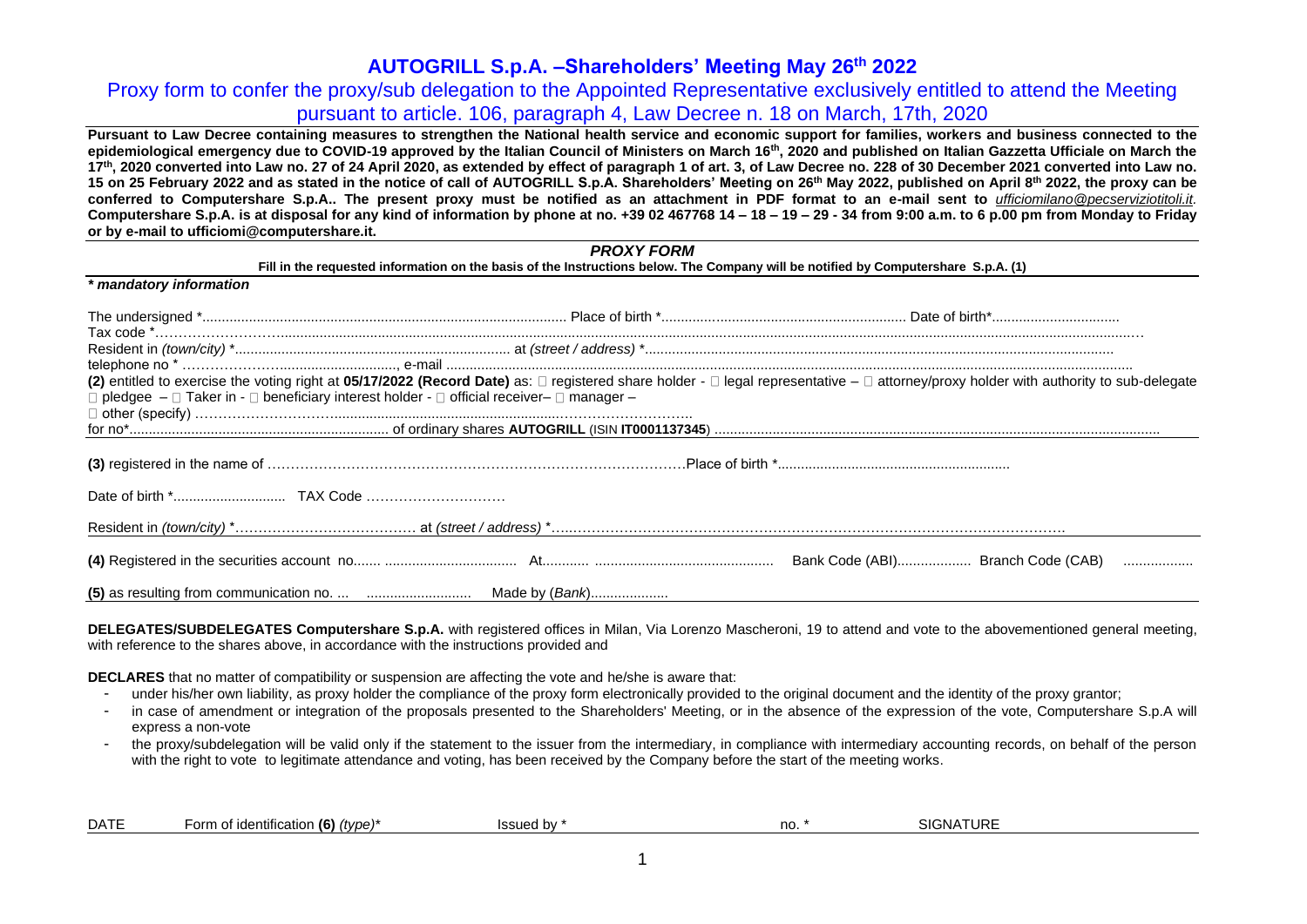Proxy form to confer the proxy/sub delegation to the Appointed Representative exclusively entitled to attend the Meeting pursuant to article. 106, paragraph 4, Law Decree n. 18 on March, 17th, 2020

## *VOTING INSTRUCTION*

The undersigned *(7)*

**INSTRUCTS** the Appointed Representative to vote at the above indicated shareholders' meeting as follow *(8)*

|                                    | <b>VOTING</b>      |
|------------------------------------|--------------------|
| <b>RESOLUTIONS TO BE VOTED (9)</b> | <b>INSTRUCTION</b> |
|                                    |                    |

| (0010) 1. Financial statements as of 31 December 2021 and report on management; resolutions related and connected therewith. |  |  |
|------------------------------------------------------------------------------------------------------------------------------|--|--|
| Presentation of the consolidated financial statements as of 31 December 2021                                                 |  |  |
| Section A – vote for resolution proposed by the Board of Directors (9)                                                       |  |  |

| (0020)<br>connected therewith<br>e allocation of the result of the <b>f</b><br>** resolutions<br>⊿ financial vear⊤<br><b>related and</b><br>. Proposal for the 1 |  |  |
|------------------------------------------------------------------------------------------------------------------------------------------------------------------|--|--|
| Directors $(9)$<br><b>Section A</b><br>vote<br>I by the<br>Board<br>$\sim$<br>tor resolution :<br>nroposed -                                                     |  |  |

| (0030) | $\,$ 3. Appointment of a director. Resolutions related and connected therewith $\,$            |  |  |
|--------|------------------------------------------------------------------------------------------------|--|--|
| $C2 -$ | - vote for resolution proposed by holder of majority interest <b>Schematrentaquattro SpA</b> / |  |  |

| (0040) | 4. Authorization pursuant to article 2357 and ff. of the Italian Civil Code as well as to article 132 of the Italian Legislative Decree<br>no. 58 of 24 February 1998 and article 144-bis of Consob Regulation No. 11971/1999 as subsequently amended, to purchase<br>and dispose of treasury shares. Resolutions related and connected therewith |  |  |
|--------|---------------------------------------------------------------------------------------------------------------------------------------------------------------------------------------------------------------------------------------------------------------------------------------------------------------------------------------------------|--|--|
|        | <b>Section A</b> – vote for resolution proposed by the Board of Directors $(9)$                                                                                                                                                                                                                                                                   |  |  |

| (0050) | 5. Report on remuneration policy and compensation paid pursuant to article 123-ter of the Italian Legislative Decree no. 58 of 24<br>February 1998 and article 84-quater of Consob Regulation no. 11971/1999 (the "Report on Remuneration Policy and<br>Compensation"): 5.1) Approval of the first section (2022 remuneration policy); resolutions related and connected therewith. |  |  |
|--------|-------------------------------------------------------------------------------------------------------------------------------------------------------------------------------------------------------------------------------------------------------------------------------------------------------------------------------------------------------------------------------------|--|--|
|        | <b>Section A</b> – vote for resolution proposed by the Board of Directors $(9)$                                                                                                                                                                                                                                                                                                     |  |  |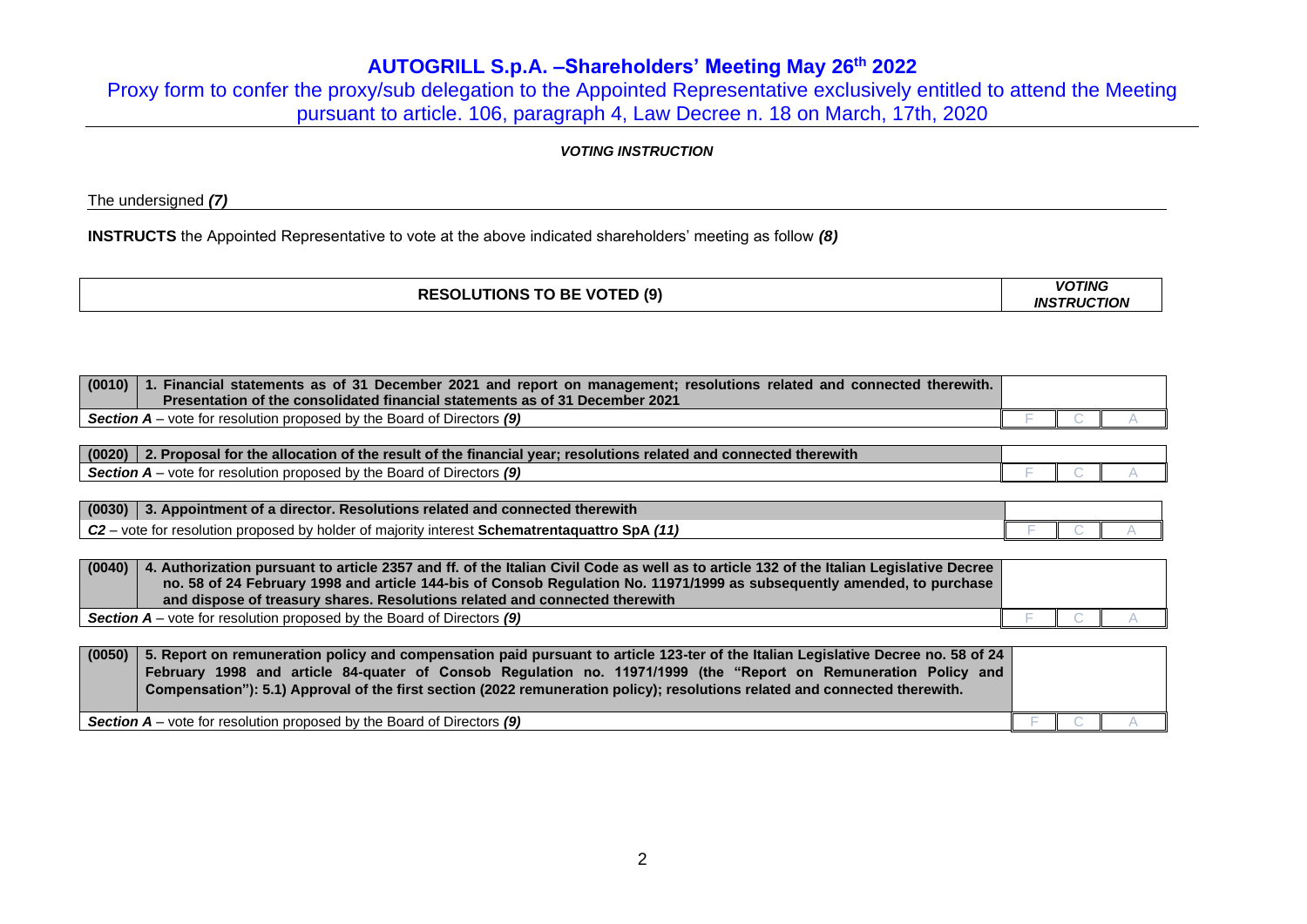Proxy form to confer the proxy/sub delegation to the Appointed Representative exclusively entitled to attend the Meeting pursuant to article. 106, paragraph 4, Law Decree n. 18 on March, 17th, 2020

| (0060) | 5. S. Report on remuneration policy and compensation paid pursuant to article 123-ter of the Italian Legislative Decree no. 58 of 24<br>February 1998 and article 84-quater of Consob Regulation no. 11971/1999 (the "Report on Remuneration Policy and<br>Compensation"): 5.2) - Non-binding vote on the second section (compensation for 2021). Resolutions related and connected<br>therewith. |  |  |
|--------|---------------------------------------------------------------------------------------------------------------------------------------------------------------------------------------------------------------------------------------------------------------------------------------------------------------------------------------------------------------------------------------------------|--|--|
|        | <b>Section A</b> – vote for resolution proposed by the Board of Directors (9)                                                                                                                                                                                                                                                                                                                     |  |  |

| In the event of derivative action against Directors                                                                                                                                                                                            |  |  |
|------------------------------------------------------------------------------------------------------------------------------------------------------------------------------------------------------------------------------------------------|--|--|
| Vote for proposed derivative action pursuant art. 2393, subsection 2, of Italian civil code upon approval of the annual financial statements (If no<br>voting instruction are indicated, the Appointed Representative will vote $C$ – against) |  |  |

DATE SIGNATURE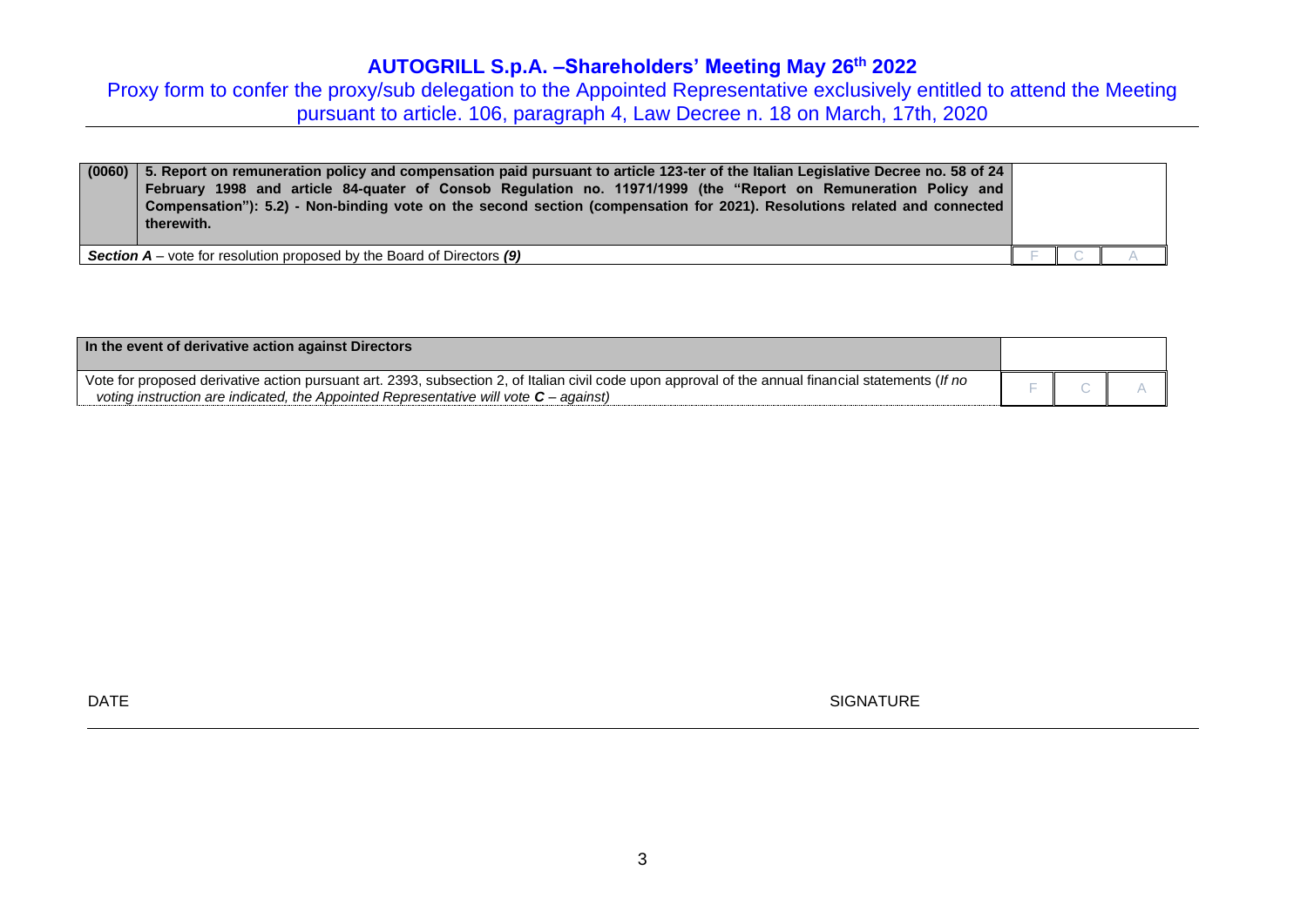# Proxy form to confer the proxy/sub delegation to the Appointed Representative exclusively entitled to attend the Meeting pursuant to article. 106, paragraph 4, Law Decree n. 18 on March, 17th, 2020

### *Instructions for filling in and submitting the form*

- *1. The Proxy form must be notified to the Company (together with a valid ID document and, in case, the documentation providing proof of the signatory power) via the Appointed Representative together with the Voting Instructions reserved to him within 25 th May 2022 h. 12:00, using one of the following methods:*
	- *1) Registered Email Holders (PEC): as an attachment document (PDF format) sent to [ufficiomilano@pecserviziotitoli.it](mailto:ufficiomilano@pecserviziotitoli.it) in the event that the Proxy Grantor (as Individual or as Legal Entity) is a Registerd Email Holder;*
	- 2) **Digital Signature Holders (FEA)**: as an attachment document with digital signature sent t[o ufficiomilano@pecserviziotitoli.it](mailto:ufficiomilano@pecserviziotitoli.it) in the event that the Proxy Grantor (as Individual or as *Legal Entity) is a Digital Signature Holder;*
	- *3) Common Email address Holders: as an attachment document (PDF format) sent to [ufficiomilano@pecserviziotitoli.it.](mailto:ufficiomilano@pecserviziotitoli.it) In this case the hard copy of the proxy shall be sent via ordinary mail service to Computershare S.p.A. via Mascheroni, 19, 20145 Milano (MI);*

### *The use of different email address than those mentioned above or a delay respect to the deadline, as well as the only use of ordinary mail service, will not ensure the correct submission of the proxy.*

- *2. Specify the capacity of the proxy signatory and, where applicable, attach documentary proof of his power.*
- 3. *To be completed only if the registered shareholder is different from the proxy signatory; mandatory indications on relevant personal details must be included.*
- *4. Provide the securities account number, Bank Codes and Branch Codes of the Depository, or in any case its name, available in the securities account statement.*
- *5. Reference to the communication made by the intermediary and its name.*
- *6. Provide details of a valid form of identification of the proxy signatory.*
- *7. Provide the name and surname of the signatory of the Proxy form and Voting instructions.*
- 8 In accordance to art, 106 DL 17.3.2020 no. 18, the exclusive appointed representative may receive sub-delegations but it is liability of the proxy holder to provide appropriate *voting instruction accordingly to the instructions submitted by the original proxy grantor.*
- 9. The resolutions proposed to the shareholders' meeting, which are briefly referred to herein, are reported in the Reports published on the company website "www. autogrill.it" *Computershare S.p.A., as Appointed Representative, has not personal interest or on behalf of third party in the proposals mentioned, however, in the event of unknown circumstances or in the event of amendment or integration to the motion presented to the meeting, Computershare does not intend to vote in a manner incompatible with the instructions received in Sections A and C.*

*The vote is expressed by ticking the relevant box between the following: F (for), C (against) or A (abstention).*

- *10. There is the Section A2 to receive instructions when an alternative, complementary or additional resolution to the motion proposed by the Board of Directors had been presented and published pursuant to art. 126-bis of the TUF, within the term and in the cases provided. The Appointed Representative shall vote on each motion in accordance with the instructions and the delegating party shall give instructions consistent with the type of proposals (alternative or complementary) published.*
- *11. In the absence of a proposal from the Board of Directors or other proposal published subsequently and reported in the instruction form, the Appointed Representative will be*  called to approve a proposal from those presented at the meeting by the President on behalf of the proposing subjects. Therefore the voting instructions are collected by the *Appointed Representative in Section C as the only expression of vote on the proposals presented by the subjects indicated therein. The voting instructions provided in relation*  to the different characteristics of the proposers indicated in Section C may also be identical to each other but bind the Appointed Representative to cast the vote only if the *proposer has the characteristics indicated in the correspondent instruction. In the case of several proposals submitted by various subjects holding minority interests not previously disclosed and not reported in the instruction form, the Appointed Representative will not be able to cast any vote.*